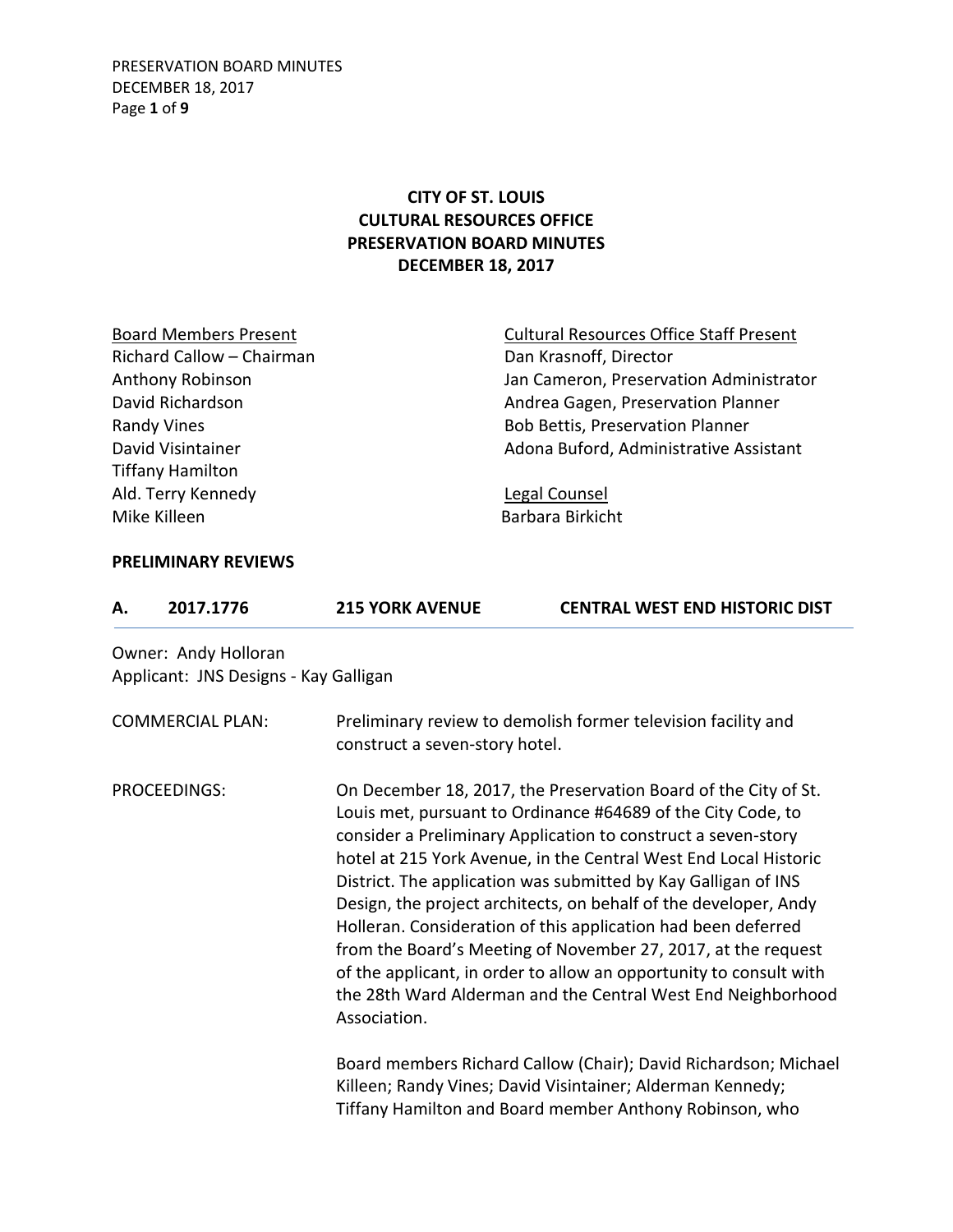PRESERVATION BOARD MINUTES DECEMBER 18, 2017 Page **2** of **9**

> entered during the Applicant's presentation, were present for the testimony and discussion for this agenda item.

> Jan Cameron of the Cultural Resources Office made a presentation that examined the sections of City Ordinance #69423, which sets forth the standards for new construction in the Central West End Local District. She indicated that the existing building on the site, a 1951 warehouse later converted to a studio, was a non-contributing resource to the district and therefore its demolition would be inconsequential to the district's historic fabric. Ms. Cameron exhibited renderings of the proposed hotel, stating that the staff recommended approval of the design, but had concerns about the materials of the front façade and recommended additional brick or other upgrades to the proposed materials, samples of which she presented to the Board. She also submitted a letter from Jim Dwyer, Chair of the Central West End Planning and Development Committee, stating the Committee's support of the project, with the understanding that exterior materials would receive further consideration.

> 28th Ward Alderman Heather Navarro testified her strong support for the project.

Sam Koplar, one of the developers of the project, introduced the design architect, Tobias Strohe of INS Design of Denver, Colorado.

Mr. Strohe testified to the varied context of the street with different building scales and materials and that the proposed finish materials for the hotel were selected so as not to complete with adjacent buildings but still create a different color palette; and would create a visual impact at the future entry point of the hotel. Mr. Strohe noted that they were not completely satisfied with the finish of the material samples that had been submitted and were intending to wait to choose final colors and finishes until a field mockup could be done.

FINDINGS OF FACTS: The Preservation Board found that:

- 215 York Avenue is located in the Central West End Local Historic District.
- The existing building at 215 York is a non-contributing resource to the Central West End Historic District and its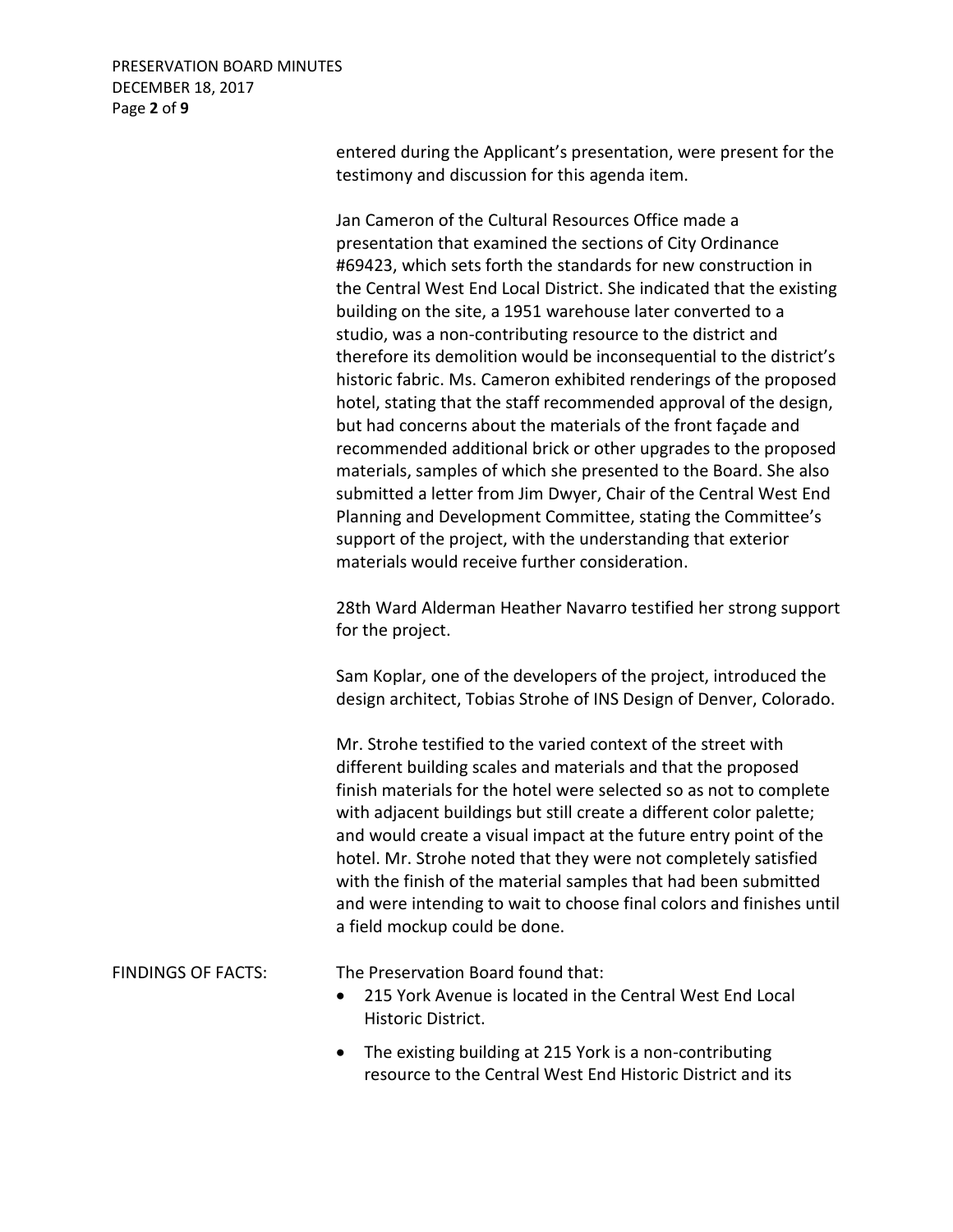|                        | demolition would have no adverse effect upon the district's<br>significance.                                                                                                                                                                                                                                                                                                                                                                                             |
|------------------------|--------------------------------------------------------------------------------------------------------------------------------------------------------------------------------------------------------------------------------------------------------------------------------------------------------------------------------------------------------------------------------------------------------------------------------------------------------------------------|
|                        | The design of the proposed hotel generally complies with the<br>$\bullet$<br>requirement of the Central West End Standards for New<br>Construction that new buildings replicate the siting, massing,<br>scale, and street rhythm of adjacent buildings.                                                                                                                                                                                                                  |
|                        | The design deviates from the Standards in the area of building<br>$\bullet$<br>height: however, its height is a story less than the adjacent<br>York House and therefore does not represent an intrusive<br>change to the streetscape.                                                                                                                                                                                                                                   |
|                        | The design also deviates from the Standards in the area of<br>$\bullet$<br>façade material: there is a relatively small proportion of brick<br>on the front elevation. While the composite panel system is<br>intended to reference terra cotta and limestone trim of<br>historic buildings in the district, terra cotta was generally used<br>for decorative details and not as the primary building material<br>of the front façade.                                   |
| <b>BOARD DECISION:</b> | It was the decision of the Preservation Board to grant preliminary<br>approval of the proposal for construction of a seven-story hotel,<br>with the condition that additional brick be added to the front<br>façade and exterior details and materials be reviewed and<br>approved by the Cultural Resources Office staff. The motion was<br>made by Board Member David Richardson and seconded by Board<br>Members Hamilton and Vines. The motion passed with all Board |

## **B. 2017.1879 300 SOUTH BROADWAY PRESERVATION REVIEW DISTRICT**

Members voting in favor and none opposed.

Owner: St. Louis Community College Applicant: HDAI Architects – John Holleran Jr.

| <b>COMMERCIAL PLAN:</b> | Preliminary review to demolish six-story building and construct a<br>33-story high-rise.                                                                                                                                          |
|-------------------------|-----------------------------------------------------------------------------------------------------------------------------------------------------------------------------------------------------------------------------------|
| PROCEEDINGS:            | On December 18, 2017 the Preservation Board of the City of St.<br>Louis met, pursuant to Ordinance #64689 of the City Code, to<br>consider a Preliminary Review request to demolish the office<br>building at 300 South Broadway. |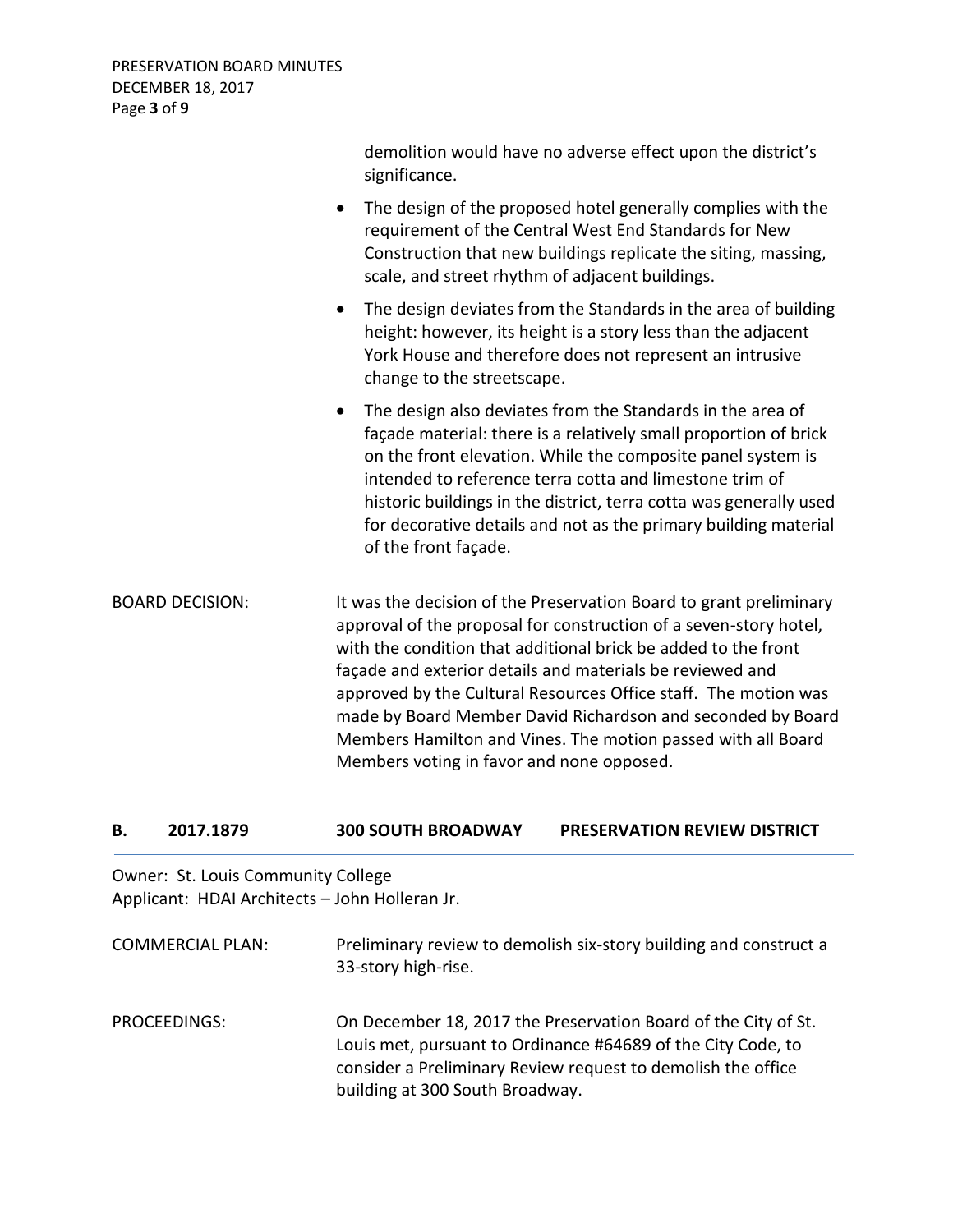Board members Richard Callow (Chairman), Tiffany Hamilton, Michael Killeen, Alderman Terry Kennedy, David Richardson, Anthony Robinson, David Visintainer and Randy Vines were present for the testimony for this agenda item.

Daniel Krasnoff of the Cultural Resources Office made a presentation that examined the sections of City Ordinance #64689, #64832, which delineate criteria for the review of demolition proposals for properties in Preservation Review Districts. He entered into the record letters of support from the  $7<sup>th</sup>$  Ward Alderman Jack Coatar and the Downtown Residents Association and letters of opposition from Missouri Preservation and from the public.

Mr. Krasnoff evaluated the demolition in regards to the criteria in the ordinances and identified the reasons for the Cultural Resources Office's recommendation in support of the proposed demolition. He identified the building as one of High Merit due to its designer, Isaac Taylor, and its associations with the coffee and pharmaceutical industries. He also discussed two key components of the criteria: whether or not there were "unusual circumstances" that justify the demolition and whether or not the proposed new construction was "of equal or greater architectural value," when compared to the existing building.

Regarding "unusual circumstances" that justified demolition, Mr. Krasnoff said that the thirty-three story, 265-unit apartment building was vital to the continued revitalization of downtown. Additionally, glass curtain wall of the Broadway façade would complement the residential glass tower under construction at the opposite corner of Broadway and Clark Avenue, in Ballpark Village.

He also said that the value of the building proposed for demolition was diminished due to the lack of context and inappropriate alterations to the windows and storefronts of the existing building. Mr. Krasnoff said it is difficult to compare the value of contemporary architecture and buildings constructed more than 100 years ago. He said the buildings proposed for demolition and proposed new construction have good design qualities and they both are representative of buildings of "their time." Therefore, the two structures are equivalent in design.

Mr. Krasnoff concluded by stating that the Cultural Resources Office recommendation for approval included stipulations that, prior to approval of a demolition permit, a building permit be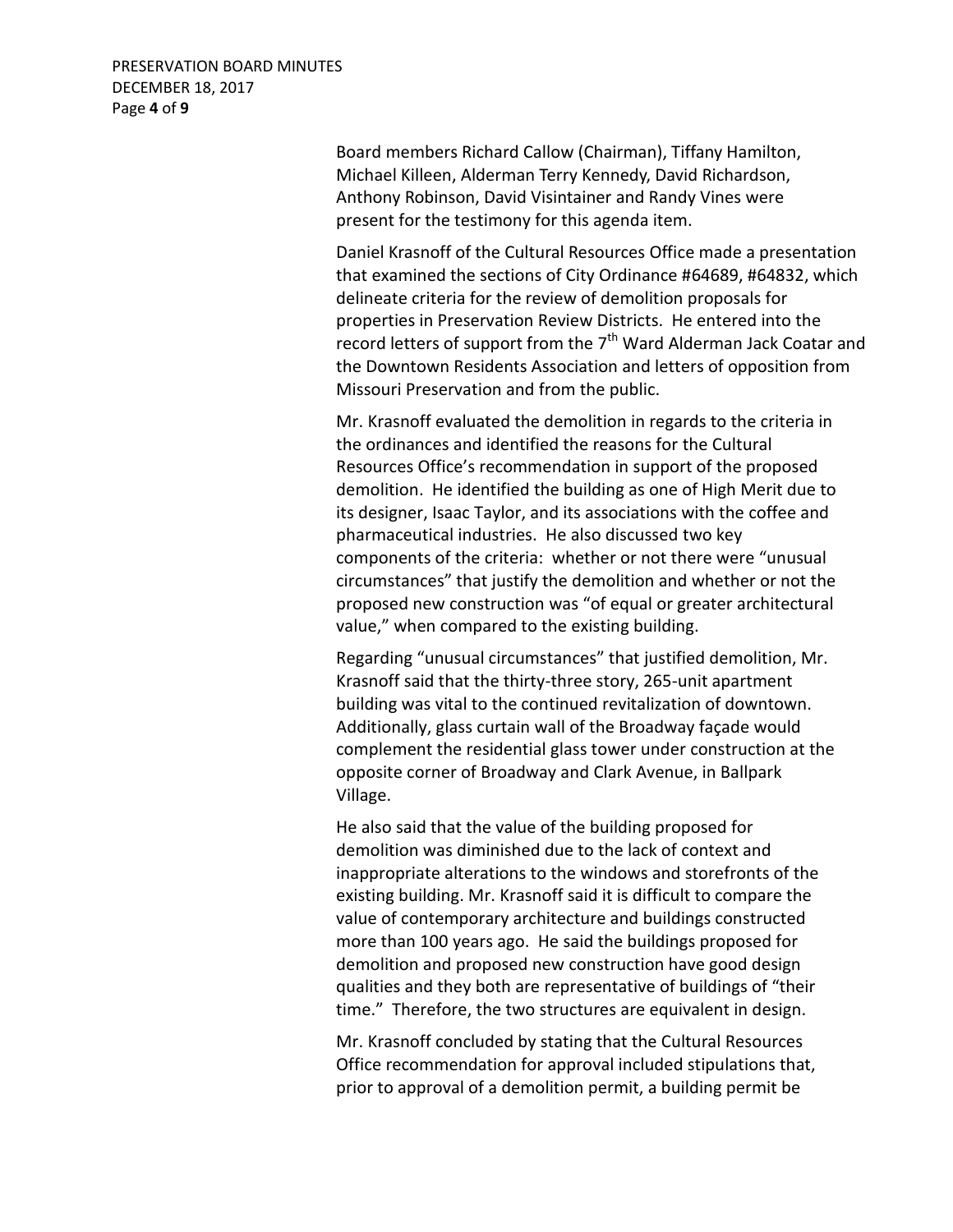secured in accordance with the design shown to the Preservation Board and that the developer demonstrate financing for the project.

Chairman Callow asked what evidence of financing should be required. Mr. Krasnoff said a letter showing sources for both equity and construction financing would need to be produced for the Cultural Resources Office.

Board Member Killeen asked if the office had considered a solution that allowed for the preservation of the existing building's façade while constructing the new tower above it. Mr. Krasnoff said that had been considered, but that such a design would not be successful because there was not space to properly set the new building back from the existing building's façade and because the new building's height would dwarf the existing structure.

Mr. Killeen asked if review of the final design was within the Preservation Board's purview. Mr. Krasnoff said he did not think that was appropriate. Chairman Callow agreed that the design would not be back to the Preservation Board for review.

Board Member Randy Vines asked where the existing tenants would go if the demolition took place. Mr. Krasnoff said they may be housed on the Community College campus, but, he was not sure.

Chairman Callow asked if the building was occupied. Mr. Krasnoff said he thought it was.

Board Member David Richardson asked if the project was on the Land Clearance and Redevelopment Authority agenda the next day for preparation for blighting and the adoption of a redevelopment plan. Mr. Krasnoff said he thought that was true but was unaware of details.

Mr. Richardson asked if there was a minimal height for the new building that created the "unusual circumstances" that justified the demolition of the High Merit building. Mr. Krasnoff said the scale of the redevelopment proposal created the "unusual circumstance" justifying the demolition. He also noted that there had been very few new-construction high-rise proposals in downtown St Louis since 1970. This project was important and that justified the demolition.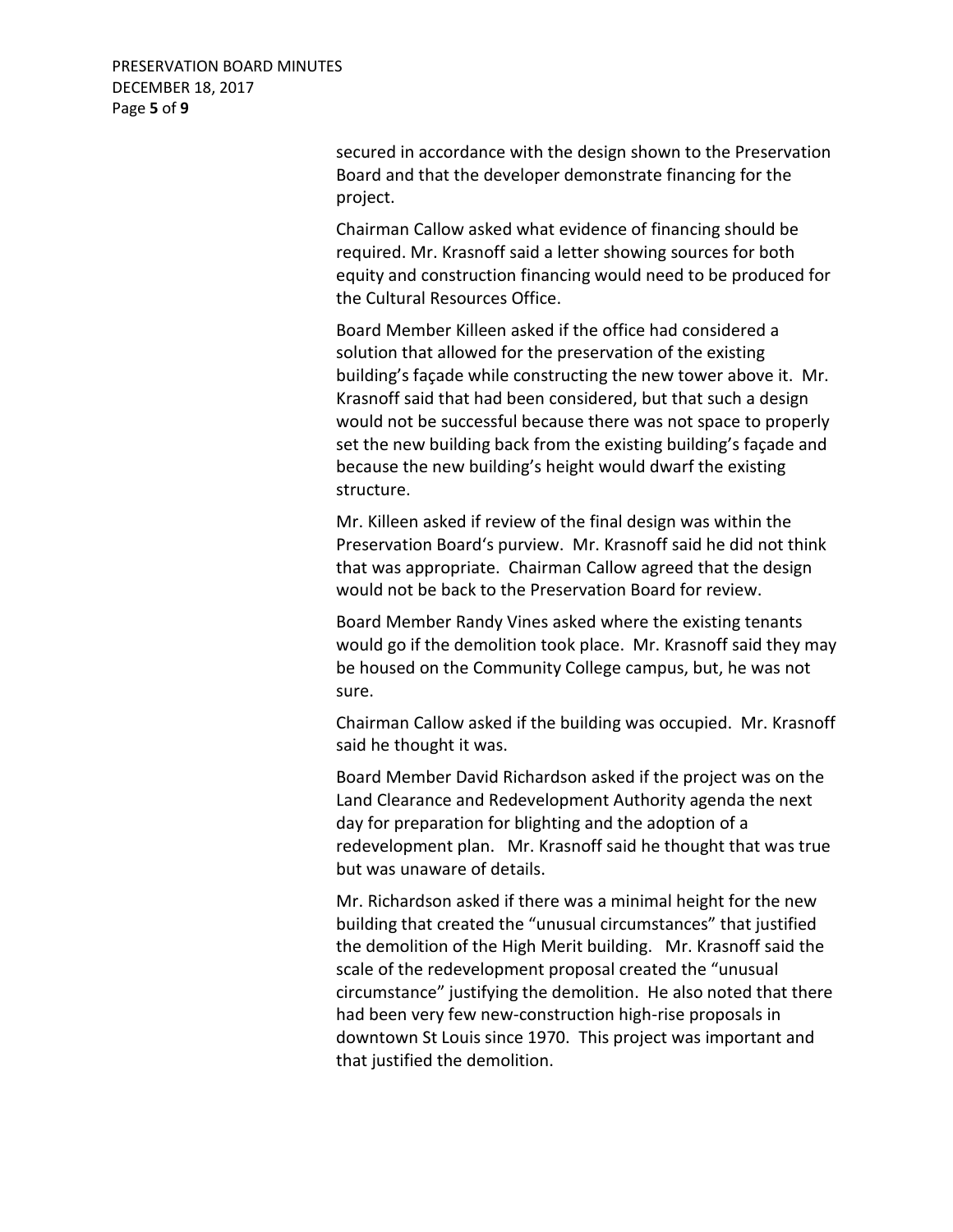PRESERVATION BOARD MINUTES DECEMBER 18, 2017 Page **6** of **9**

> Mr. Vines asked about the desirability of keeping the façade of the existing building and incorporating it into the design of the tower. Mr. Krasnoff said successful façade projects set back the new building a substantial amount from the street facades and are not more than a few stories taller than the existing structure. None of these design elements could be implemented at 300 South Broadway.

> Jim Fredericks of the Law Firm Armstrong Teasdale was the first spokesperson for the development team. He said the members of the team, Mark Carlie, of BDO USA, Jack Holleran, of HDA Associates and Fred Lafser, President of Lafser and Associates, a development consulting firm, were present to discuss the proposal.

Fred Lafser testified that the architectural integrity of the 300 S. Broadway Building was compromised by a variety of inappropriate alterations including: a large addition to the south of the building that replicated the original design; the gutting of the original interior of the historic portion of the building; and the "wrapping" of the rear of the structure with new brick. He said it was questionable whether or not the building would be eligible for the National Register. He also said the demolition of all but the façade of the current building and the construction of a tower above would render the building ineligible for the National Register.

Mr. Richardson asked for a classification of the building based upon Ordinances 64689 and Ordinance 64832. Mr. Lafser said the building had been compromised and he would classify it as "Merit," not "High Merit."

Jim Fredericks testified that the two story limestone base was a later addition, and was not original, as well as the cornice and windows.

Mr. Richardson asked about the date of the alterations. Mr. Fredericks said those changes date to the 1980's.

Jack Holleran was the architect for the project. He described the proposal for the tower featuring a lobby with retail space; parking entrances/exits off Clark Street; enclosed parking levels above ground floor with 24 stories apartments; and an amenity level at the top of the building.

Mr. Killeen asked about the ability to use the façade of the existing building as the wall for the parking structure. Mr.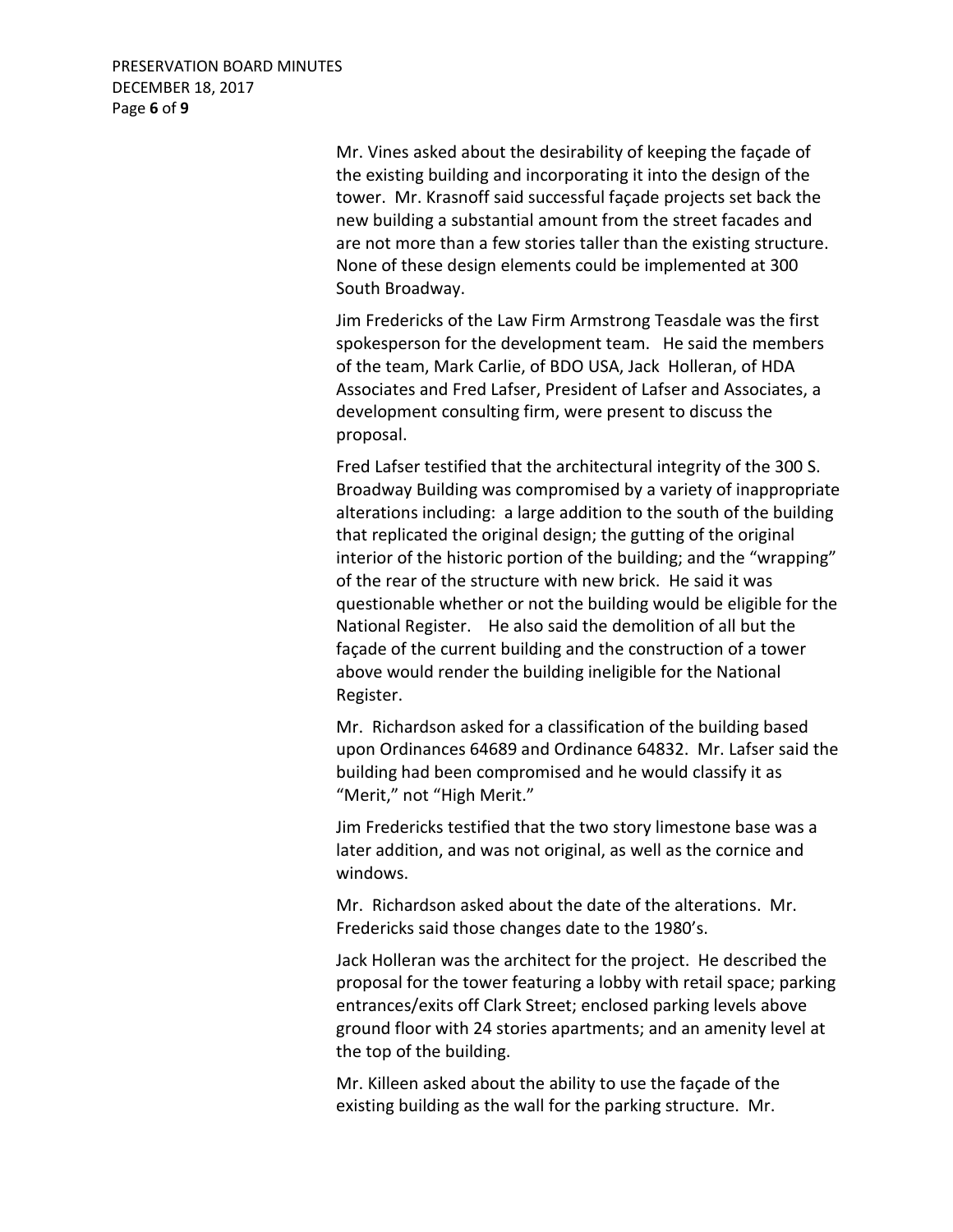Holleran said the engineer was skeptical about the ability to complete the necessary work below grade and still keep the original structure. Mr. Killeen asked if the requirement to use the façade of the historic building might make the project infeasible. Mr. Holleran said the added cost would likely make it financially inviable.

Board Member Hamilton asked about residential demand for the project. Mr. Holleran said consultants worked with CBRE staff in St. Louis and determined there is unmet demand for the type of project proposed. Ms. Hamilton asked how many three bedroom units might be included in the project. Mr. Holleran said 10-12 such units would be added.

Mr. Vines asked if other sites were considered. Mr. Holleran said the nearby lots and garages are not for sale. He also said the site chosen is the optimal site for this development.

Ms. Hamilton asked about the state of financing for the project. Mr. Fredericks answered that he had no concerns about gaining financing for the project.

Lucy Hannegan urged the Preservation Board to deny demolition of the existing 300 South Broadway Building. She said too many buildings were being demolished and the City' heritage was being diminished in the process.

Andrew Weil, Director of the Landmarks Association of St. Louis, Inc., spoke in opposition to the demolition, stating that while he liked the proposed design, he did not think it warranted an "unusual circumstance" to justify demolition of the extant building. He also said there was no way to ensure that what the development team proposed to the Preservation Board would be built. He also said there is a risk in losing the architectural context for the recently built, historicist, Busch Stadium.

Mr. Killeen asked about the proposal to retain the façade of the building built in the 1890's and have the tower built within and above it. Andrew Weil said he generally did not like this approach, but in this case it would be a step in the right direction.

Jared Opsel, Executive Director of the Downtown Residents Association, spoke in favor of the project. His organization supports greater residential density that will add more people to help improve downtown St. Louis. He added that the project development team had been responsive to the Association's concerns.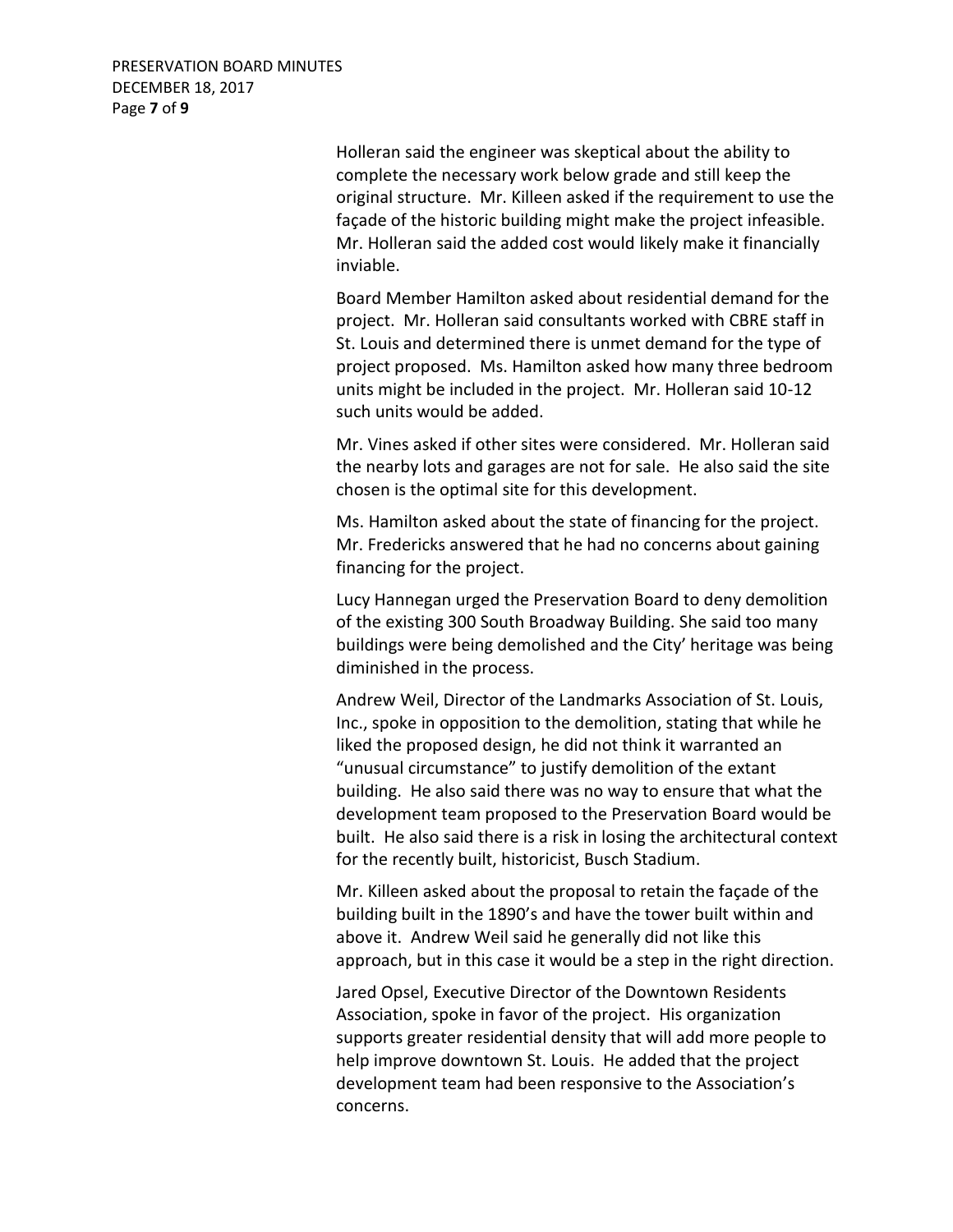PRESERVATION BOARD MINUTES DECEMBER 18, 2017 Page **8** of **9**

> Imran Hanafi spoke in opposition to the demolition. He said the building proposed for demolition was "quintessentially St. Louis." He expressed environmental concerns about the impact of demolition. He agreed with the preservation of the historic façade if that was the only form of preservation of the building that was possible.

> Alderman Jack Coatar spoke in favor of the proposal. He said downtown needed the proposed project and that none of the adjacent sites are available for development at this time. He also said he agreed with the Office's stipulations regarding permit applications and financing.

> Mr. Vines asked if Alderman Coatar could show that the Stadium Garage and/or the surface parking lot to the south of the site were not available for sale. The Alderman replied that he was familiar with the owners of those lots/garages and they are not available for sale at this time.

Mr. Richardson asked if the redevelopment plan to be considered by the Land Clearance and Redevelopment Authority would include the design of the building as presented and the demolition of the existing structure. Alderman Coatar said it would.

Chairman Callow asked Mr. Krasnoff to respond to questions. Mr. Callow asked Mr. Krasnoff why the Office identified the existing structure as a "High Merit Building," and to clarify the history of the building's construction. Mr. Krasnoff said he considers the building "High Merit," due to its designer and association with the coffee and pharmaceutical industries. Mr. Krasnoff explained what portions of the building were altered since the original construction of the structure. Despite a number of changes to the building, he said the original portion is still intact to the point that it merits being considered a "High Merit" structure.

Mr. Callow asked Mr. Krasnoff to clarify the stipulations in the staff recommendation. Mr. Krasnoff said he felt that the stipulations were strong enough to ensure that the existing building would not be demolished without the new structure being constructed.

FINDINGS OF FACTS: The Preservation Board found that:

- 300 South Broadway is located within a Preservation Review District.
- The north façade and northern half of the west facade were constructed in the mid 1890's.